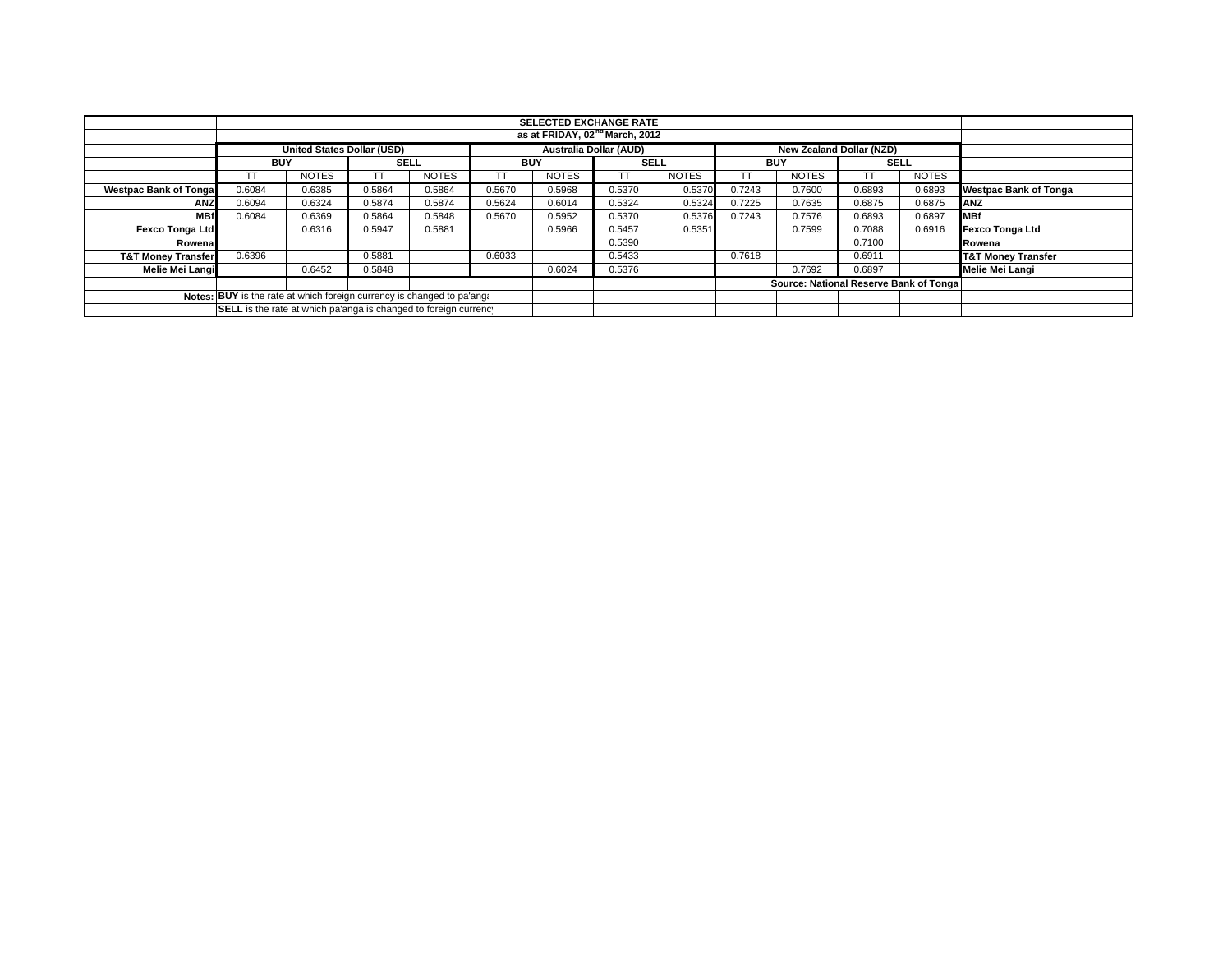|                                                                        |                                                                  |                            |             |              |            | <b>SELECTED EXCHANGE RATE</b> |             |              |            |                                        |             |              |                               |
|------------------------------------------------------------------------|------------------------------------------------------------------|----------------------------|-------------|--------------|------------|-------------------------------|-------------|--------------|------------|----------------------------------------|-------------|--------------|-------------------------------|
|                                                                        | as at FRIDAY, 09th March, 2012                                   |                            |             |              |            |                               |             |              |            |                                        |             |              |                               |
|                                                                        |                                                                  | United States Dollar (USD) |             |              |            | <b>Australia Dollar (AUD)</b> |             |              |            | <b>New Zealand Dollar (NZD)</b>        |             |              |                               |
|                                                                        | <b>BUY</b>                                                       |                            | <b>SELL</b> |              | <b>BUY</b> |                               | <b>SELL</b> |              | <b>BUY</b> |                                        | <b>SELL</b> |              |                               |
|                                                                        |                                                                  | <b>NOTES</b>               |             | <b>NOTES</b> |            | <b>NOTES</b>                  | TТ          | <b>NOTES</b> | TT         | <b>NOTES</b>                           |             | <b>NOTES</b> |                               |
| <b>Westpac Bank of Tonga</b>                                           | 0.6021                                                           | 0.6312                     | 0.5801      | 0.5801       | 0.5683     | 0.5982                        | 0.5383      | 0.5383       | 0.7276     | 0.7635                                 | 0.6926      | 0.6926       | <b>Westpac Bank of Tonga</b>  |
| <b>ANZ</b>                                                             | 0.6025                                                           | 0.6255                     | 0.5805      | 0.5805       | 0.5630     | 0.6020                        | 0.5330      | 0.5330       | 0.7250     | 0.7660                                 | 0.6900      | 0.6900       | ANZ                           |
| <b>MBf</b>                                                             | 0.6021                                                           | 0.6329                     | 0.5801      | 0.5814       | 0.5683     | 0.5988                        | 0.5383      | 0.5376       | 0.7276     | 0.7634                                 | 0.6926      | 0.6944       | <b>MBf</b>                    |
| <b>Fexco Tonga Ltd</b>                                                 |                                                                  | 0.6245                     | 0.5850      | 0.5815       |            | 0.5955                        | 0.5491      | 0.5388       |            | 0.7589                                 | 0.7090      | 0.6940       | Fexco Tonga Ltd               |
| Rowena                                                                 |                                                                  |                            |             |              |            |                               | 0.6024      |              |            |                                        | 0.7576      |              | Rowena                        |
| <b>T&amp;T Money Transfer</b>                                          | 0.6342                                                           |                            | 0.5831      |              | 0.6012     |                               | 0.5413      |              | 0.7665     |                                        | 0.6929      |              | <b>T&amp;T Money Transfer</b> |
| Melie Mei Langi                                                        |                                                                  | 0.6410                     | 0.5814      |              |            | 0.6061                        | 0.5376      |              |            | 0.7752                                 | 0.6944      |              | Melie Mei Langi               |
| Mana                                                                   | 0.6241                                                           | 0.6241                     | 0.6021      | 0.6021       | 0.5983     | 0.5983                        | 0.5683      | 0.5683       | 0.7626     | 0.7626                                 | 0.7276      | 0.7276       | <b>Mana</b>                   |
| <b>Jones Travel Ltd</b>                                                |                                                                  | 0.6568                     |             | 0.5529       |            | 0.6321                        |             | 0.5076       |            | 0.8043                                 |             | 0.6571       | <b>Jones Travel Ltd</b>       |
|                                                                        |                                                                  |                            |             |              |            |                               |             |              |            | Source: National Reserve Bank of Tonga |             |              |                               |
| Notes: BUY is the rate at which foreign currency is changed to pa'ang: |                                                                  |                            |             |              |            |                               |             |              |            |                                        |             |              |                               |
|                                                                        | SELL is the rate at which pa'anga is changed to foreign currency |                            |             |              |            |                               |             |              |            |                                        |             |              |                               |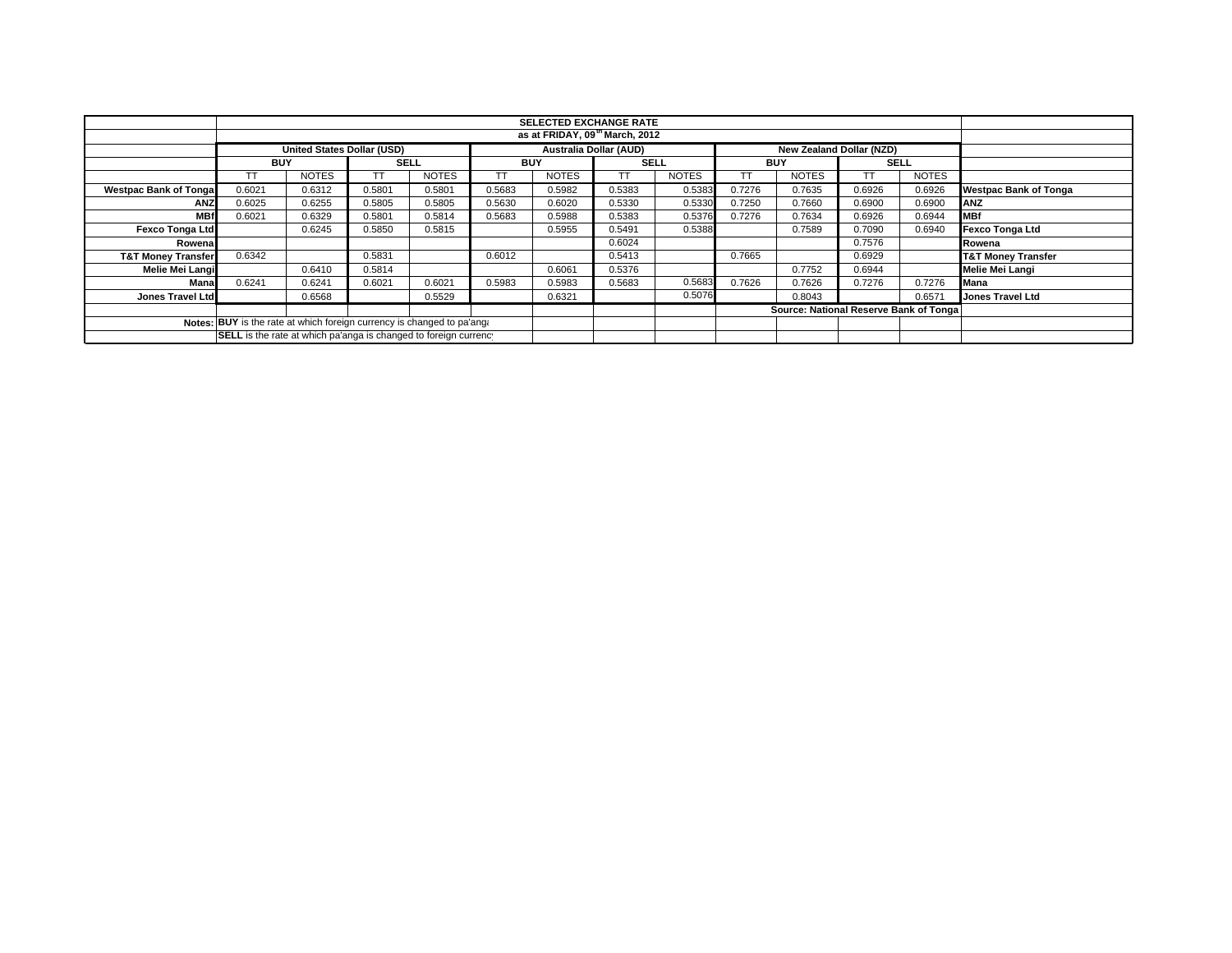|                                                                        |                                                                  |                                   |             |              |            |                               | <b>SELECTED EXCHANGE RATE</b> |              |            |                                        |             |              |                              |
|------------------------------------------------------------------------|------------------------------------------------------------------|-----------------------------------|-------------|--------------|------------|-------------------------------|-------------------------------|--------------|------------|----------------------------------------|-------------|--------------|------------------------------|
|                                                                        | as at FRIDAY, 16 <sup>th</sup> March, 2012                       |                                   |             |              |            |                               |                               |              |            |                                        |             |              |                              |
|                                                                        |                                                                  | <b>United States Dollar (USD)</b> |             |              |            | <b>Australia Dollar (AUD)</b> |                               |              |            | New Zealand Dollar (NZD)               |             |              |                              |
|                                                                        | <b>BUY</b>                                                       |                                   | <b>SELL</b> |              | <b>BUY</b> |                               | <b>SELL</b>                   |              | <b>BUY</b> |                                        | <b>SELL</b> |              |                              |
|                                                                        |                                                                  | <b>NOTES</b>                      |             | <b>NOTES</b> |            | <b>NOTES</b>                  |                               | <b>NOTES</b> |            | <b>NOTES</b>                           | TT          | <b>NOTES</b> |                              |
| <b>Westpac Bank of Tongal</b>                                          | 0.5984                                                           | 0.6273                            | 0.5764      | 0.5764       | 0.5703     | 0.6004                        | 0.5403                        | 0.5403       | 0.7273     | 0.7632                                 | 0.6923      | 0.6923       | <b>Westpac Bank of Tonga</b> |
| <b>ANZ</b>                                                             | 0.5989                                                           | 0.6219                            | 0.5769      | 0.5769       | 0.5663     | 0.6053                        | 0.5363                        | 0.5363       | 0.7265     | 0.7675                                 | 0.6915      | 0.6915       | ANZ                          |
| <b>MBf</b>                                                             | 0.5984                                                           | 0.6289                            | 0.5764      | 0.5780       | 0.5703     | 0.5988                        | 0.5403                        | 0.5405       | 0.7273     | 0.7634                                 | 0.6923      | 0.6944       | <b>MBf</b>                   |
| <b>Fexco Tonga Ltd</b>                                                 |                                                                  | 0.6207                            | 0.5796      | 0.5780       |            | 0.5990                        | 0.5445                        | 0.5419       |            | 0.7605                                 | 0.7070      | 0.6955       | <b>Fexco Tonga Ltd</b>       |
| Rowenal                                                                |                                                                  |                                   |             |              |            |                               | 0.5900                        |              |            |                                        | 0.7200      |              | Rowena                       |
| Melie Mei Langi                                                        |                                                                  | 0.6369                            | 0.5780      |              |            | 0.6061                        | 0.5405                        |              |            | 0.7752                                 | 0.6944      |              | Melie Mei Langi              |
| Mana                                                                   | 0.6204                                                           | 0.6204                            | 0.5984      | 0.5984       | 0.6003     | 0.6003                        | 0.5703                        | 0.5703       | 0.7623     | 0.7623                                 | 0.7273      | 0.7273       | Mana                         |
| Jones Travel Ltd                                                       |                                                                  | 0.6530                            |             | 0.5494       |            | 0.6356                        |                               | 0.5108       |            | 0.8059                                 |             | 0.6586       | <b>Jones Travel Ltd</b>      |
|                                                                        |                                                                  |                                   |             |              |            |                               |                               |              |            | Source: National Reserve Bank of Tonga |             |              |                              |
| Notes: BUY is the rate at which foreign currency is changed to pa'ang: |                                                                  |                                   |             |              |            |                               |                               |              |            |                                        |             |              |                              |
|                                                                        | SELL is the rate at which pa'anga is changed to foreign currency |                                   |             |              |            |                               |                               |              |            |                                        |             |              |                              |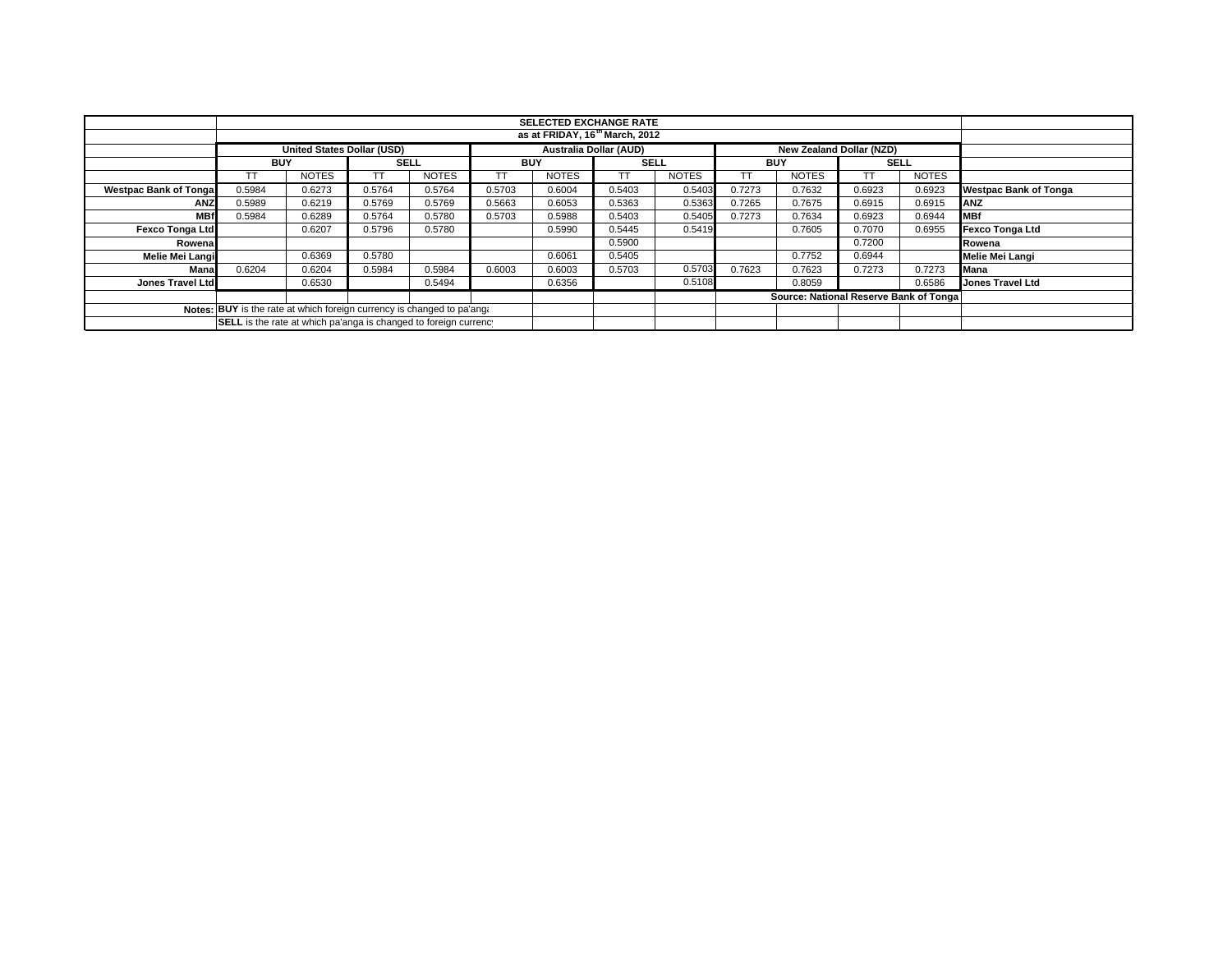|                               |                                                                        |              |             |              |            | <b>SELECTED EXCHANGE RATE</b> |                               |              |                          |                                        |             |              |                               |
|-------------------------------|------------------------------------------------------------------------|--------------|-------------|--------------|------------|-------------------------------|-------------------------------|--------------|--------------------------|----------------------------------------|-------------|--------------|-------------------------------|
|                               | as at FRIDAY, 23 <sup>th</sup> March, 2012                             |              |             |              |            |                               |                               |              |                          |                                        |             |              |                               |
|                               | <b>United States Dollar (USD)</b>                                      |              |             |              |            |                               | <b>Australia Dollar (AUD)</b> |              | New Zealand Dollar (NZD) |                                        |             |              |                               |
|                               | <b>BUY</b>                                                             |              | <b>SELL</b> |              | <b>BUY</b> |                               | <b>SELL</b>                   |              | <b>BUY</b>               |                                        | <b>SELL</b> |              |                               |
|                               |                                                                        | <b>NOTES</b> | TΤ          | <b>NOTES</b> |            | <b>NOTES</b>                  | TТ                            | <b>NOTES</b> | TT                       | <b>NOTES</b>                           |             | <b>NOTES</b> |                               |
| <b>Westpac Bank of Tonga</b>  | 0.5941                                                                 | 0.6228       | 0.5721      | 0.5721       | 0.5747     | 0.6050                        | 0.5447                        | 0.5447       | 0.7325                   | 0.7687                                 | 0.6975      | 0.6975       | <b>Westpac Bank of Tonga</b>  |
| <b>ANZ</b>                    | 0.5946                                                                 | 0.6176       | 0.5726      | 0.5726       | 0.5703     | 0.6093                        | 0.5403                        | 0.5403       | 0.7310                   | 0.7720                                 | 0.6960      | 0.6960       | ANZ                           |
| <b>MBf</b>                    | 0.5941                                                                 | 0.6211       | 0.5721      | 0.5714       | 0.5747     | 0.6061                        | 0.5447                        | 0.5435       | 0.7325                   | 0.7692                                 | 0.6975      | 0.6993       | <b>MBf</b>                    |
| <b>Fexco Tonga Ltd</b>        |                                                                        | 0.6162       | 0.5806      | 0.5738       |            | 0.6032                        | 0.5536                        | 0.5458       |                          | 0.7652                                 | 0.7166      | 0.6998       | Fexco Tonga Ltd               |
| Rowena                        |                                                                        |              |             |              |            |                               | 0.6134                        |              |                          |                                        | 0.7518      |              | Rowena                        |
| <b>T&amp;T Money Transfer</b> | 0.6258                                                                 |              | 0.5751      |              | 0.6080     |                               | 0.5477                        |              | 0.7717                   |                                        | 0.6978      |              | <b>T&amp;T Money Transfer</b> |
| Melie Mei Langi               |                                                                        | 0.6289       | 0.5714      |              |            | 0.6135                        | 0.5435                        |              |                          | 0.7813                                 | 0.6993      |              | Melie Mei Langi               |
| Mana                          | 0.6161                                                                 | 0.6161       | 0.5941      | 0.5941       | 0.6047     | 0.6047                        | 0.5747                        | 0.5747       | 0.7675                   | 0.7675                                 | 0.7325      | 0.7325       | <b>Mana</b>                   |
| <b>MoneyGram</b>              | 0.5930                                                                 |              | 0.5605      |              | 0.5701     |                               | 0.5346                        |              | 0.7447                   |                                        | 0.6860      |              | MoneyGram                     |
|                               |                                                                        |              |             |              |            |                               |                               |              |                          | Source: National Reserve Bank of Tonga |             |              |                               |
|                               | Notes: BUY is the rate at which foreign currency is changed to pa'ang: |              |             |              |            |                               |                               |              |                          |                                        |             |              |                               |
|                               | SELL is the rate at which pa'anga is changed to foreign currency       |              |             |              |            |                               |                               |              |                          |                                        |             |              |                               |